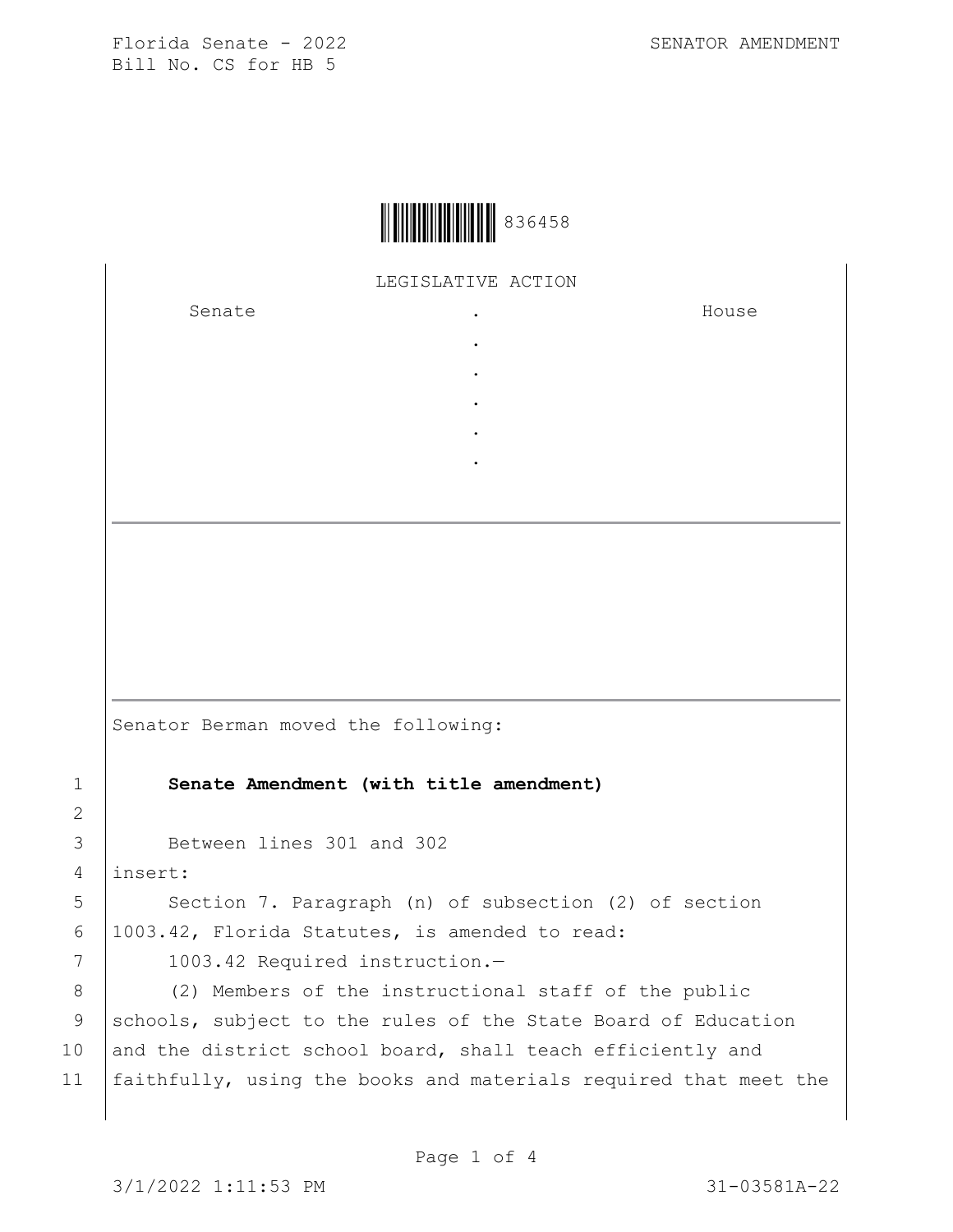

| 12 | highest standards for professionalism and historical accuracy,   |
|----|------------------------------------------------------------------|
| 13 | following the prescribed courses of study, and employing         |
| 14 | approved methods of instruction, the following:                  |
| 15 | $(n) 1.$ Comprehensive age-appropriate and developmentally       |
| 16 | appropriate K-12 health education that addresses concepts of     |
| 17 | community health, consumer health, environmental health, and     |
| 18 | family life, including:                                          |
| 19 | a. Mental and emotional health.                                  |
| 20 | b. Injury prevention and safety.                                 |
| 21 | c. Internet safety.                                              |
| 22 | d. Nutrition.                                                    |
| 23 | e. Personal health.                                              |
| 24 | f. Prevention and control of disease.                            |
| 25 | q. Substance use and abuse.                                      |
| 26 | h. Prevention of child sexual abuse, exploitation, and           |
| 27 | human trafficking.                                               |
| 28 | 2. The health education curriculum for students in grades 7      |
| 29 | through 12 shall include a teen dating violence and abuse        |
| 30 | component that includes, but is not limited to, the definition   |
| 31 | of dating violence and abuse, the warning signs of dating        |
| 32 | violence and abusive behavior, the characteristics of healthy    |
| 33 | relationships, measures to prevent and stop dating violence and  |
| 34 | abuse, and community resources available to victims of dating    |
| 35 | violence and abuse.                                              |
| 36 | 3. The health education curriculum for students in grades 6      |
| 37 | through 12 shall be medically accurate and developmentally       |
| 38 | appropriate and shall include an awareness of the benefits of    |
| 39 | sexual abstinence as the expected standard and the consequences  |
| 40 | of teenage pregnancy. The health education curriculum shall also |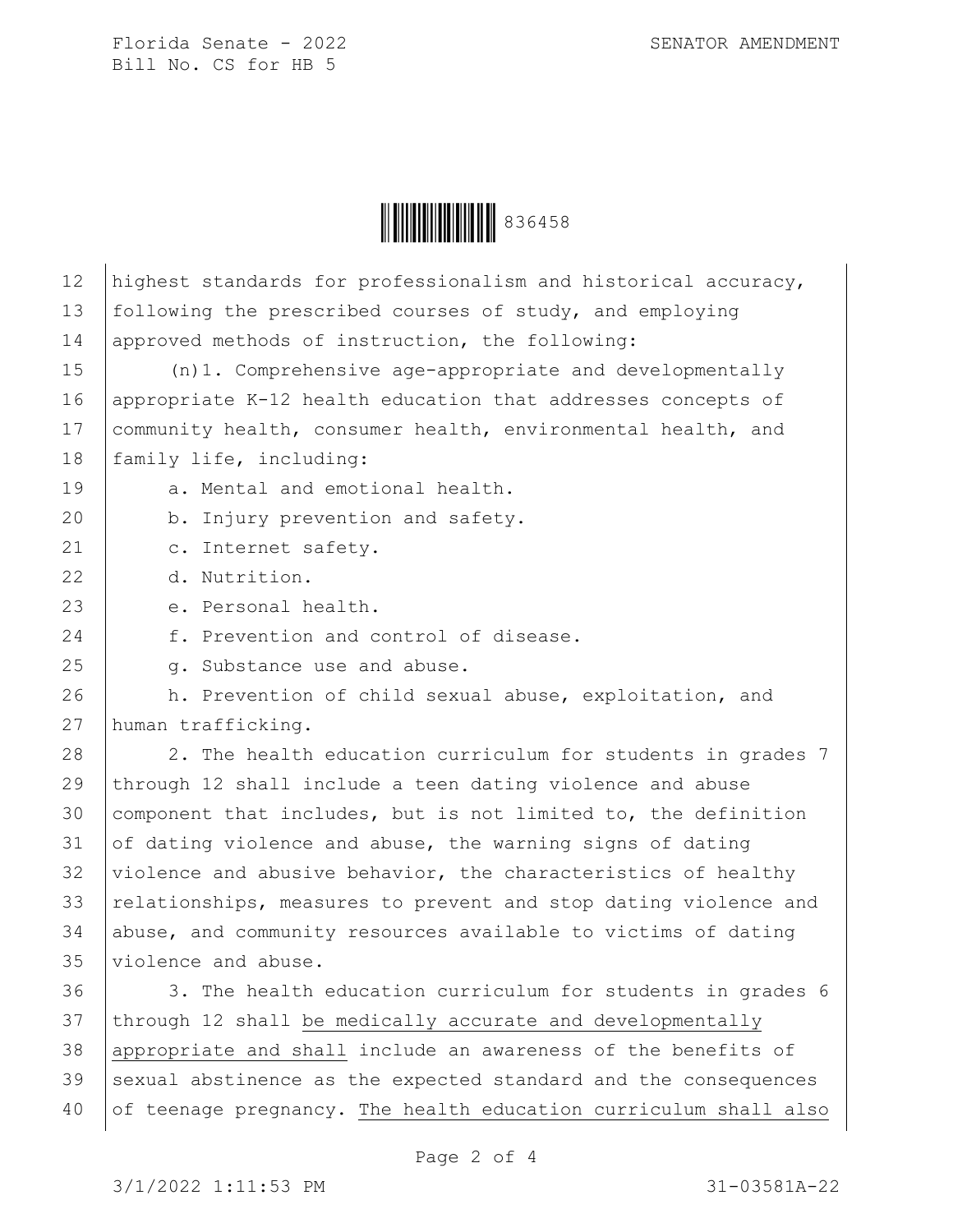Ì836458NÎ836458

41 include comprehensive sexual education, to be defined by 42 department rule and consistent with guidelines and best 43 practices determined by the federal Centers for Disease Control 44 and Prevention. 45 46 The State Board of Education is encouraged to adopt standards 47 and pursue assessment of the requirements of this subsection. A 48 character development program that incorporates the values of 49 the recipients of the Congressional Medal of Honor and that is 50 offered as part of a social studies, English Language Arts, or 51 other schoolwide character building and veteran awareness 52 initiative meets the requirements of paragraphs (s) and (t). 53 Section 8. Subsection (2) of section 1003.46, Florida 54 Statutes, is amended to read: 55 1003.46 Health education; instruction in acquired immune 56 deficiency syndrome.— 57 (2) Throughout instruction in acquired immune deficiency 58 syndrome, sexually transmitted diseases, or health education, 59 when such instruction and course material contains instruction 60 in human sexuality, a school shall: 61 (a) Teach abstinence from sexual activity outside of 62 marriage as the expected standard for all school-age students 63 | while teaching the benefits of monogamous heterosexual marriage. 64 (b) Emphasize that abstinence from sexual activity is a 65 certain way to avoid out-of-wedlock pregnancy, sexually 66 | transmitted diseases, including acquired immune deficiency 67 syndrome, and other associated health problems. 68 (c) Include instruction on comprehensive sexual education,  $69$  to be defined by department rule and consistent with guidelines